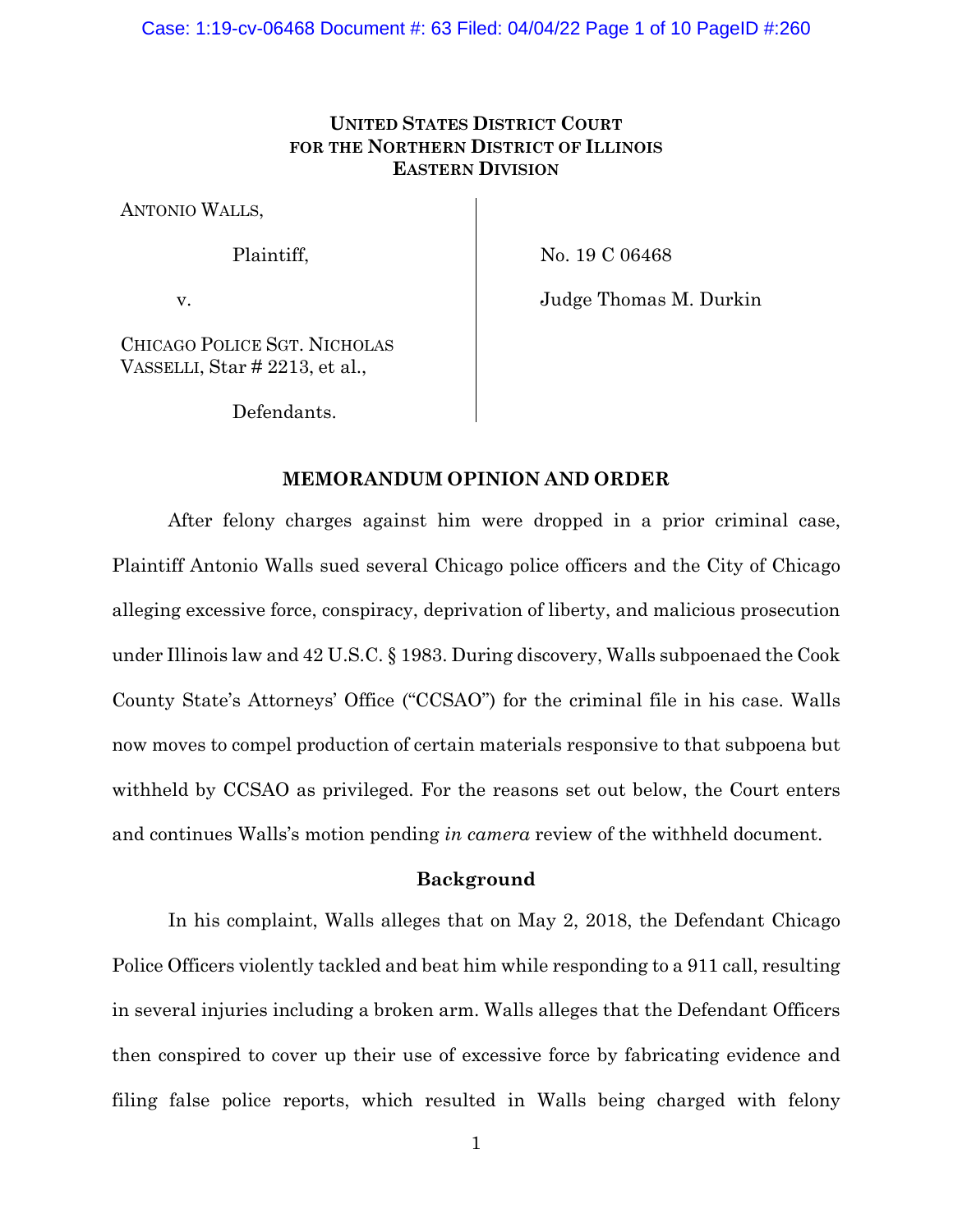# Case: 1:19-cv-06468 Document #: 63 Filed: 04/04/22 Page 2 of 10 PageID #:261

Aggravated Battery to a Police Officer. The felony charge was dismissed on June 11, 2019, and Walls pleaded guilty to criminal damage to property and was sentenced to probation. R. 58-4.

Walls filed this lawsuit on September 30, 2019. On November 29, 2021, Walls subpoenaed the CCSAO's criminal file for his aggravated battery prosecution. On December 15, 2021, the CCSAO returned responsive materials to Walls, along with a two-page privilege log. The privilege log was not initially accompanied by an affidavit but claimed privilege over certain handwritten notes under the "Common Law Privilege of Work Product."

On January 31, 2022, the CCSAO re-submitted the privilege log with a signed affidavit from ASA Andrew Yassan. The relevant privilege log entry identifies a document bearing Bates Number 12 described as "Handwritten notes by ASA Andrew Yassan related to mental impressions regarding the case." R. 55-1. Under "Privilege(s) Asserted," the log states: "Common Law Privilege of Work Product as recognized in *Hickman v. Taylor*, 329 U.S. 495 (1947) ("*Hickman*") protecting documents prepared by attorneys in anticipation of litigation revealing their mental impressions and strategy." R. 55-1. In his affidavit, ASA Yassan says that he authored the notes in April and May of 2019. He further states:

6. The redacted portions of my notes were written in anticipation of prosecuting Defendant Antonio Walls and contain my mental impressions regarding charging decisions in representation of the people of the State of Illinois in the criminal case.

7. Furthermore, the redacted portions of my notes discuss my trial strategy.

2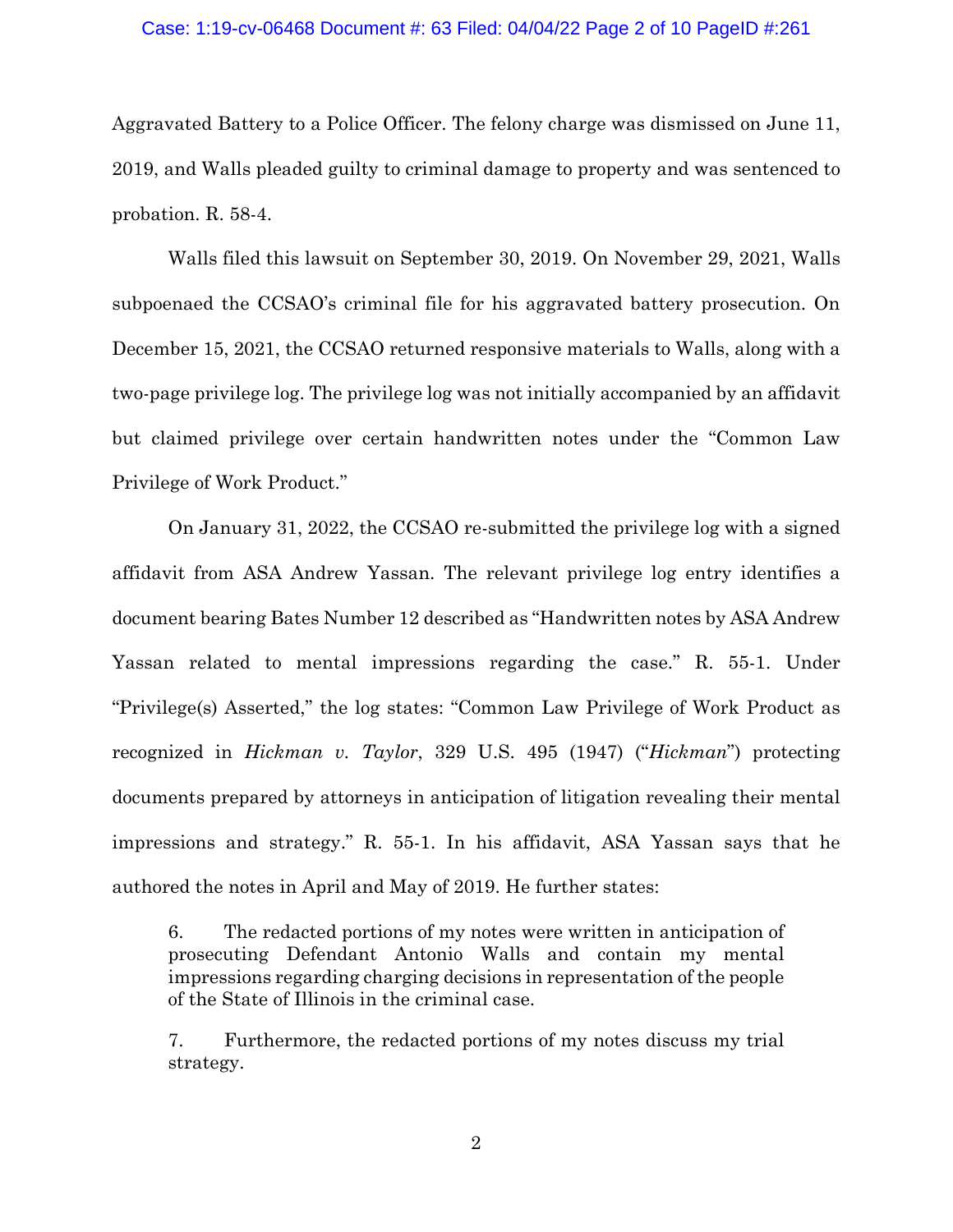8. The redacted portion of my notes also include my mental impressions of information and strategies discussed with my fellow attorneys which affected my decision-making process.

R. 55-1.

# **Discussion**

"Under Rule 45, a party withholding subpoenaed information under a claim that it is privileged or subject to protection as trial-preparation material must (1) expressly make the claim and (2) describe the nature of the withheld documents in a manner that will enable the parties to assess the claim." *Hill v. City of Chicago*, 2015 WL 12844948, at \*2 (N.D. Ill. May 28, 2015) (citing Fed. R. Civ. P. 45(e)(2)(A)). "[B]ecause evidentiary privileges operate to exclude relevant evidence and thereby block the judicial fact-finding function, they are not favored and, where recognized, must be narrowly construed." *Mem'l Hosp. for McHenry Cty. v. Shadur*, 664 F.2d 1058, 1061 (7th Cir. 1981).

CCSAO claims the redacted notes are protected from disclosure by the work product and deliberative process privileges. Walls denies that either privilege applies to the notes. He also argues that even if either privilege applies, his particular need outweighs the CCSAO's interest in keeping the notes confidential.

#### 1. Work Product Privilege

Walls argues that the CCSAO may not claim work product protection over the redacted notes because it is not a party to this case. The Court agrees. Rule 26(b)(3) governs application of the work product doctrine in civil litigation and states: "Ordinarily, a party may not discover documents and tangible things that are prepared in anticipation of litigation or for trial by or for another party or its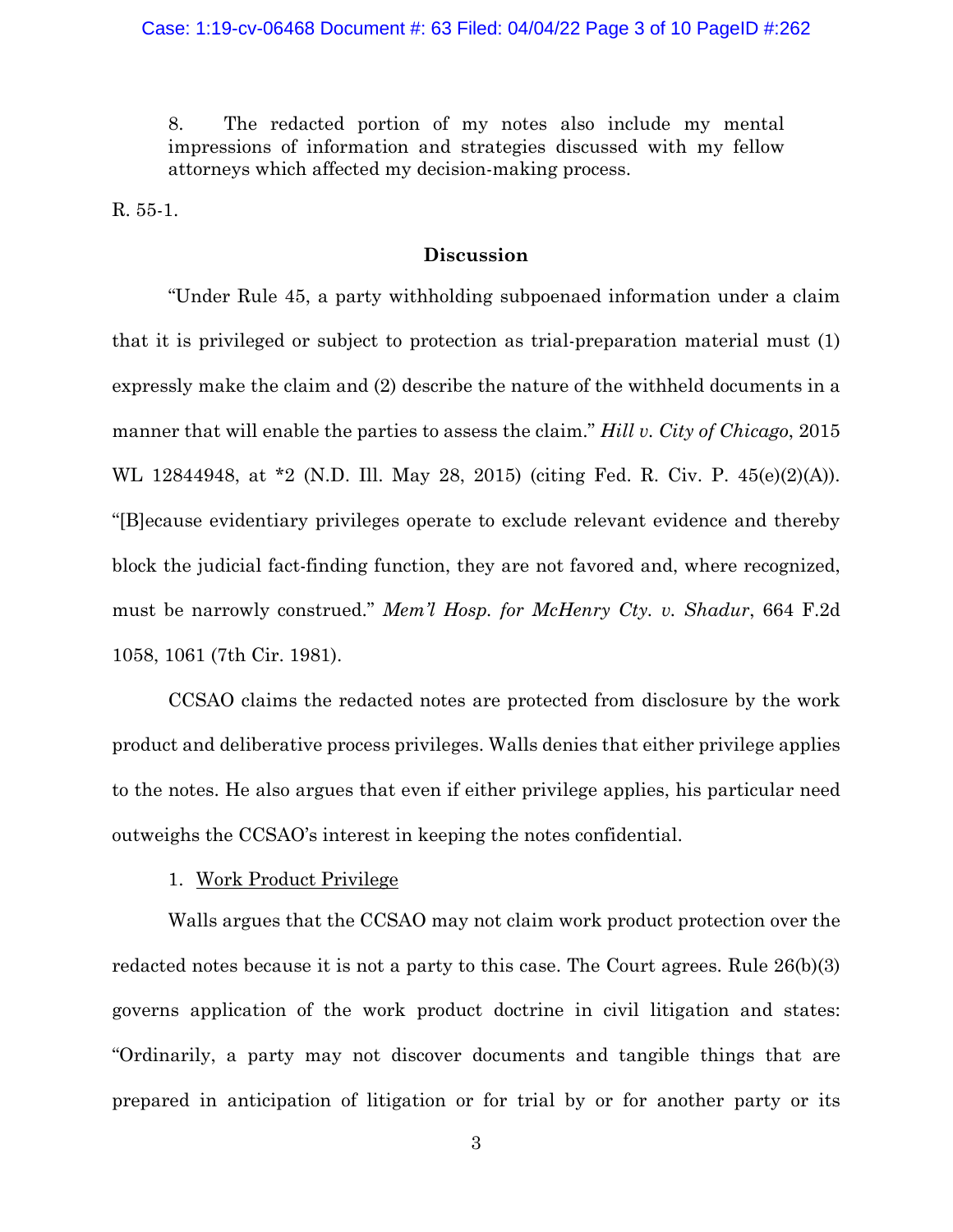#### Case: 1:19-cv-06468 Document #: 63 Filed: 04/04/22 Page 4 of 10 PageID #:263

representative" absent a showing of "substantial need" and an inability to obtain equivalent materials by other means. *Id.* By its own terms, "the rule limits protection to one who is a party (or a party's representative) to the litigation in which discovery is sought." *Hawkins v. S. Plains Int'l Trucks, Inc.*, 139 F.R.D. 682, 684 (D. Colo. 1991).

This Court and many others have held that non-parties may not invoke the work product doctrine to withhold documents sought via a Rule 45 subpoena. *See, e.g.*, *Hill*, 2015 WL 12844948, at \*2 (collecting cases). In fact, many courts have "expressly found the [work product] privilege unavailable when a prosecutor in a prior criminal investigation later objects to discovery of her work product by a litigant in a related civil lawsuit." *Hernandez v. Longini*, 1997 WL 754041, at \*2 (N.D. Ill. Nov. 13, 1997) (citing *Schultz v. Talley*, 152 F.R.D. 181 (W.D. Mo. 1993), and *Doubleday v. Ruh*, 149 F.R.D. 601 (E.D. Cal. 1993)). Furthermore, because the CCSAO is not an adversarial party in this case and the criminal matter has long since resolved, the purposes of work product protection described in *Hickman* are not of significant concern. *See Hobley v. Burge*, 433 F.3d 946, 949 (7th Cir. 2006) ("The purpose of the qualified privilege for attorney work product … is to establish a zone of privacy in which lawyers can analyze and prepare their client's case free from scrutiny or interference by an adversary."); *see also Ostrowski v. Holem*, 2002 WL 31956039, at \*4 (N.D. Ill. Jan. 21, 2002) (noting that ordering production of a closed criminal file carries no risk of interference with an ongoing criminal investigation).

The CCSAO's cited cases do not support application of the privilege here. In *Hobley*, the Seventh Circuit reversed the imposition of discovery sanctions against a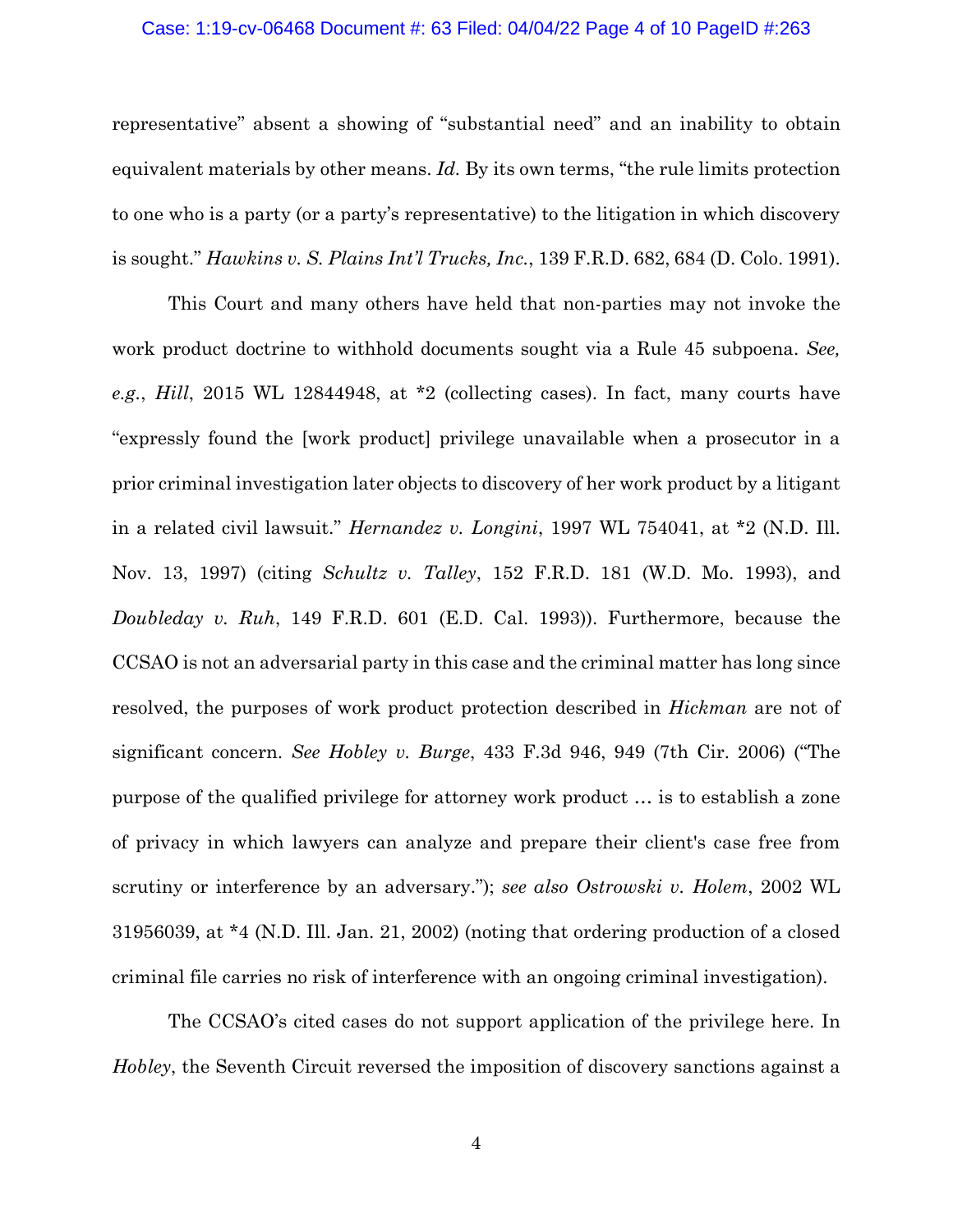# Case: 1:19-cv-06468 Document #: 63 Filed: 04/04/22 Page 5 of 10 PageID #:264

defendant whereby its former counsel was ordered to produce materials from a prior proceeding that it considered work product. *See Hobley v. Burge*, 433 F.3d 946 (7th Cir. 2006). The Seventh Circuit held that because the former counsel was not a party to the suit, it had no obligation to monitor the proceedings and volunteer that it possessed potentially responsive information and could not be said to have waived possible work product protections. *Id.* at 951. Although the court reversed the production order, it left open the possibility that the work product claim might still fail. *See id.* at 952 ("Should Hobley choose to subpoena the Jones Day documents, the firm's privilege claims may be tested under the normal procedures for attorney work product."). *Hobley* therefore does not stand for the general proposition that a nonparty may assert work product protection over materials sought via subpoena. CCSAO's other cases also expressly acknowledge the prevailing rule. *See Saunders v. City of Chicago*, 2015 WL 4765424, at \*14 (N.D. Ill. Aug. 12, 2015) (noting that work product privilege ordinarily does not protect prosecutor's materials in a subsequent civil lawsuit); *Patrick v. City of Chicago*, 111 F. Supp. 3d 909, 917 (N.D. Ill. 2015) (citing the rule but declining to reach the issue because no party raised it).

The Court sees no reason to depart from the majority view that work product protections are not available when a prosecutor in a prior criminal investigation objects to discovery of purported work product by a litigant in a related civil lawsuit to which the prosecutor's office is not a party. The CCSAO's work product claim in this case must be rejected.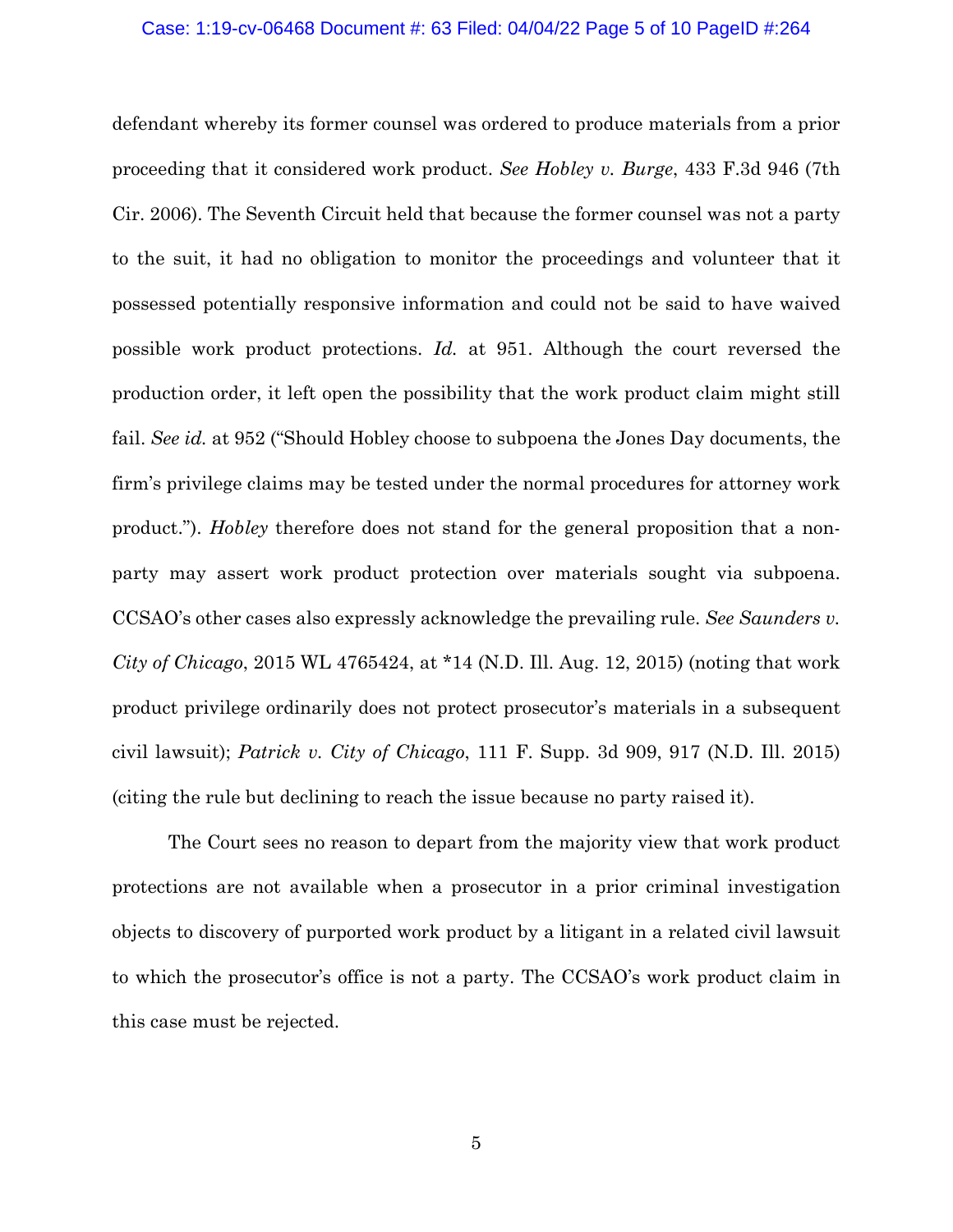## 2. Deliberative Process Privilege

"The deliberative process privilege protects communications that are part of the decision-making process of a governmental agency." *U.S. v. Farley*, 11 F.3d 1385, 1389 (7th Cir. 1993). "The privilege is designed to protect frank discussion of legal and policy matters that are essential to the decisionmaking process of a governmental agency." *Hill*, 2015 WL 12844948, at \*3. Allegedly privileged materials must be both pre-decisional and related to the process by which policies are formulated. *Enviro Tech Int'l, Inc. v. E.P.A.*, 371 F.3d 370, 375 (7th Cir. 2004).

Walls argues that the deliberative process privilege does not apply to the handwritten notes because they concern a single criminal case and "have nothing to do with any overarching policy of the State's Attorney's Office." R. 62, at 6. The court in *Hill* rejected a similar argument. *See* 2015 WL 12844948, at \*3 (reasoning that prosecutorial decisions in individual cases are reflective of governmental policy decisions). Other courts have likewise held that the deliberative process privilege can apply to memoranda, notes, and other documents created while evaluating whether to prosecute an individual defendant. *See, e.g.*, *Stamps v. Town of Framingham*, 38 F. Supp. 3d 134, 141 (D. Mass. 2014) ("Documents discussing whether criminal charges should be brought against an individual are direct parts of a deliberative process on legal matters, and therefore fall under the deliberative-process privilege."); *Gomez v. City of Nashua*, 126 F.R.D. 432, 435 (D.N.H. 1989) ("Similarly, the court finds that any handwritten notes taken in the course of witness interviews and while reviewing transcripts are part of the deliberative process which could reflect judgments regarding the Attorney General's decision not to prosecute the case.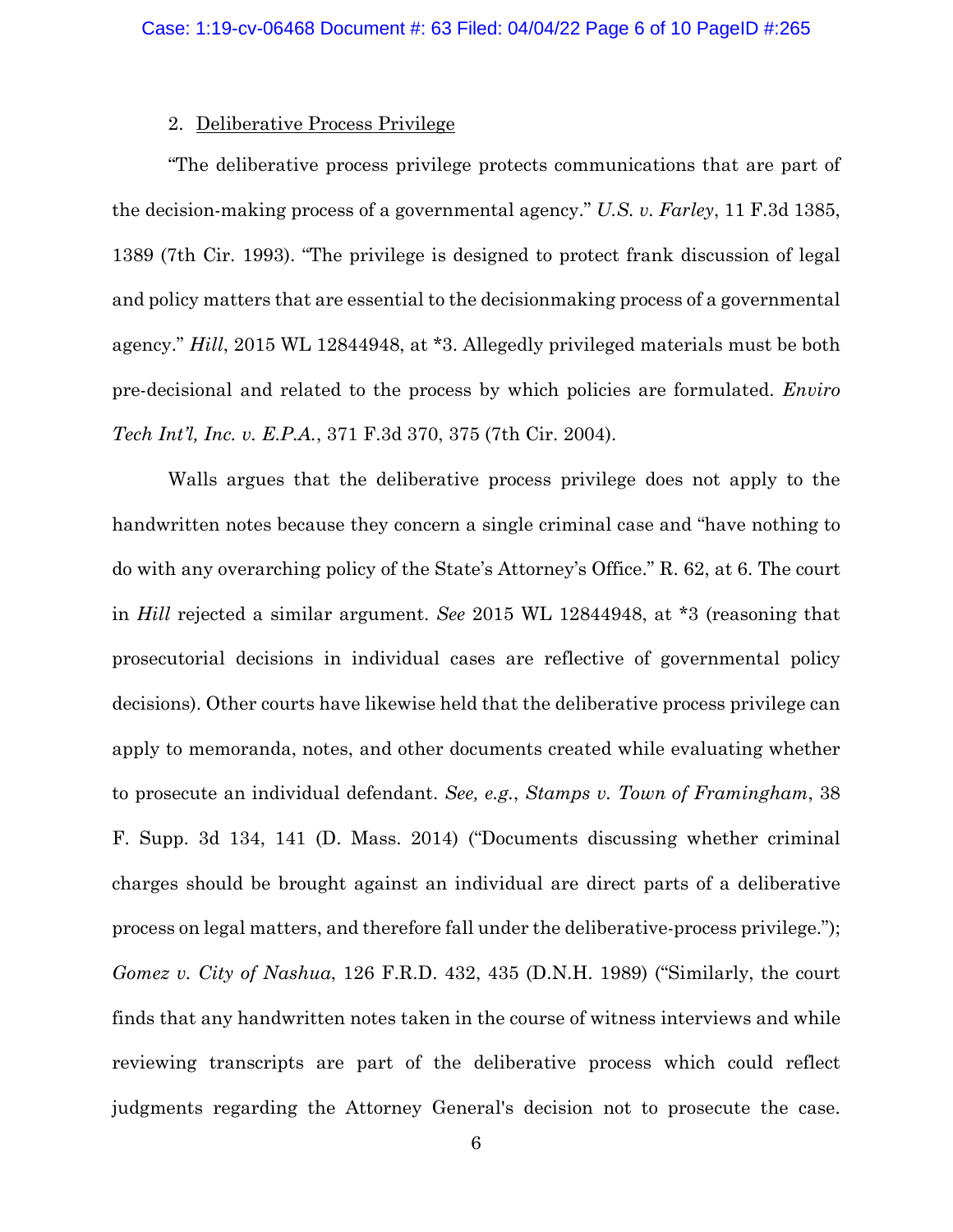# Case: 1:19-cv-06468 Document #: 63 Filed: 04/04/22 Page 7 of 10 PageID #:266

Accordingly, the documents requested are subject to the privilege."). Furthermore, extending the deliberative process privilege to these types of materials advances the privilege's aim of promoting candid communication by and among government officials without undue fear of disclosure. *See Anderson v. Marion Cty. Sheriff's Dep't*, 220 F.R.D. 555, 560 (S.D. Ind. 2004). It is also undisputed that the notes at issue, which were created by Yassan in the two months before the CCSAO decided to drop the felony charge against Walls, are pre-decisional and pertain to the charging decision. The Court therefore finds that the handwritten notes at issue may be protected by the deliberative process privilege.

Courts follow a two-part analysis to determine whether to uphold a claim of deliberative process privilege. First, the court must decide whether the government has met its burden to show the privilege applies to the documents it seeks to protect. *Ferrell v. U.S. Dep't of Housing and Urban Dev.*, 177 F.R.D. 425, 428 (N.D. Ill. 1998). If the government meets this burden, the party seeking discovery must show that it has a particularized need for the documents that outweighs the government's interest in confidentiality. *Id.* To establish the *prima facie* application of the privilege, three things must occur:

(1) the department head with control over the matter must make a formal claim of privilege, after personal consideration of the problem; (2) the responsible official must demonstrate, typically by affidavit, precise and certain reasons for preserving the confidentiality of the documents in question; and (3) the official must specifically identify and describe the documents.

*Id.*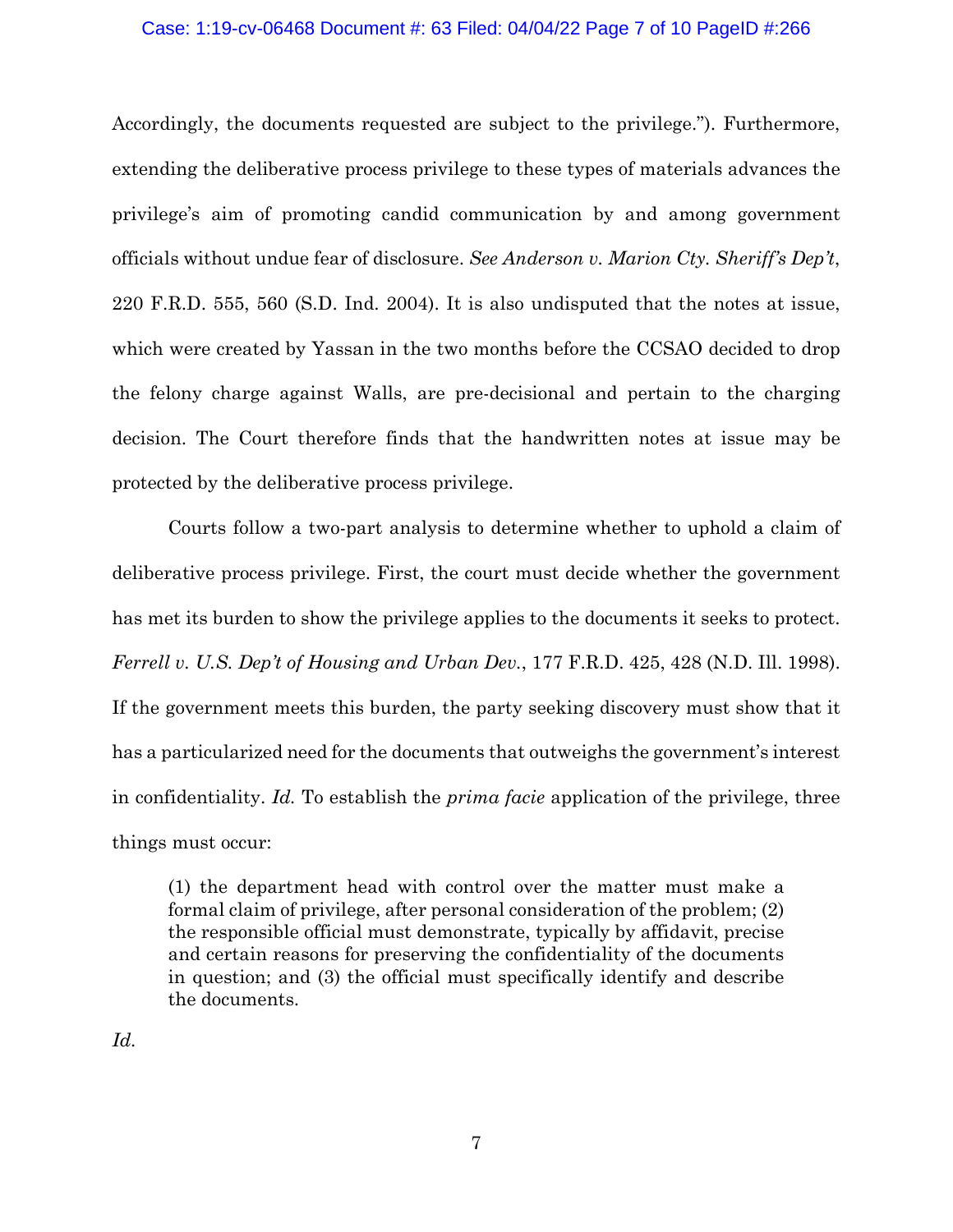# Case: 1:19-cv-06468 Document #: 63 Filed: 04/04/22 Page 8 of 10 PageID #:267

Walls disputes that ASA Yassan is a "department head," but as the author of the notes at issue and the official in charge of Walls's original prosecution, he is likely the person best equipped to assert and defend the privilege claim here. In any event, the CCSAO's opposition is signed by the State's Attorney (through counsel).

Whether the CCSAO has adequately supported its privilege claim is a closer question. Admittedly, the requirements for the supporting affidavit are not particularly onerous. For example, the *Ferrell* court found the agency had satisfied its burden via an affidavit that asserted the documents were pre-decisional, deliberative materials related to an ongoing agency program and that their disclosure would impair the free flow of opinions, arguments, and recommendations within the agency, thus adversely harming the public interest. *Id.* at 429. That said, ASA Yassan's affidavit is very conclusory, and much of it directed toward the elements of the work product privilege, which the Court has already rejected. The CCSAO has provided substantially more detail on other occasions. *See, e.g.*, *Hill*, 2015 WL 12844948, at \*4. Walls is not far from the truth in arguing that the privilege log and affidavit here are so devoid of specificity that they could be submitted for essentially any case simply by changing out the names. Ultimately, both parties appear to understand the nature of the materials being withheld, so requiring additional detail at this point may be a hollow exercise.

Even assuming the CCSAO's submission is sufficient to establish a *prima facie* claim of privilege, Walls has advanced several arguments to support a particularized need for the evidence. Among the relevant factors that courts consider are: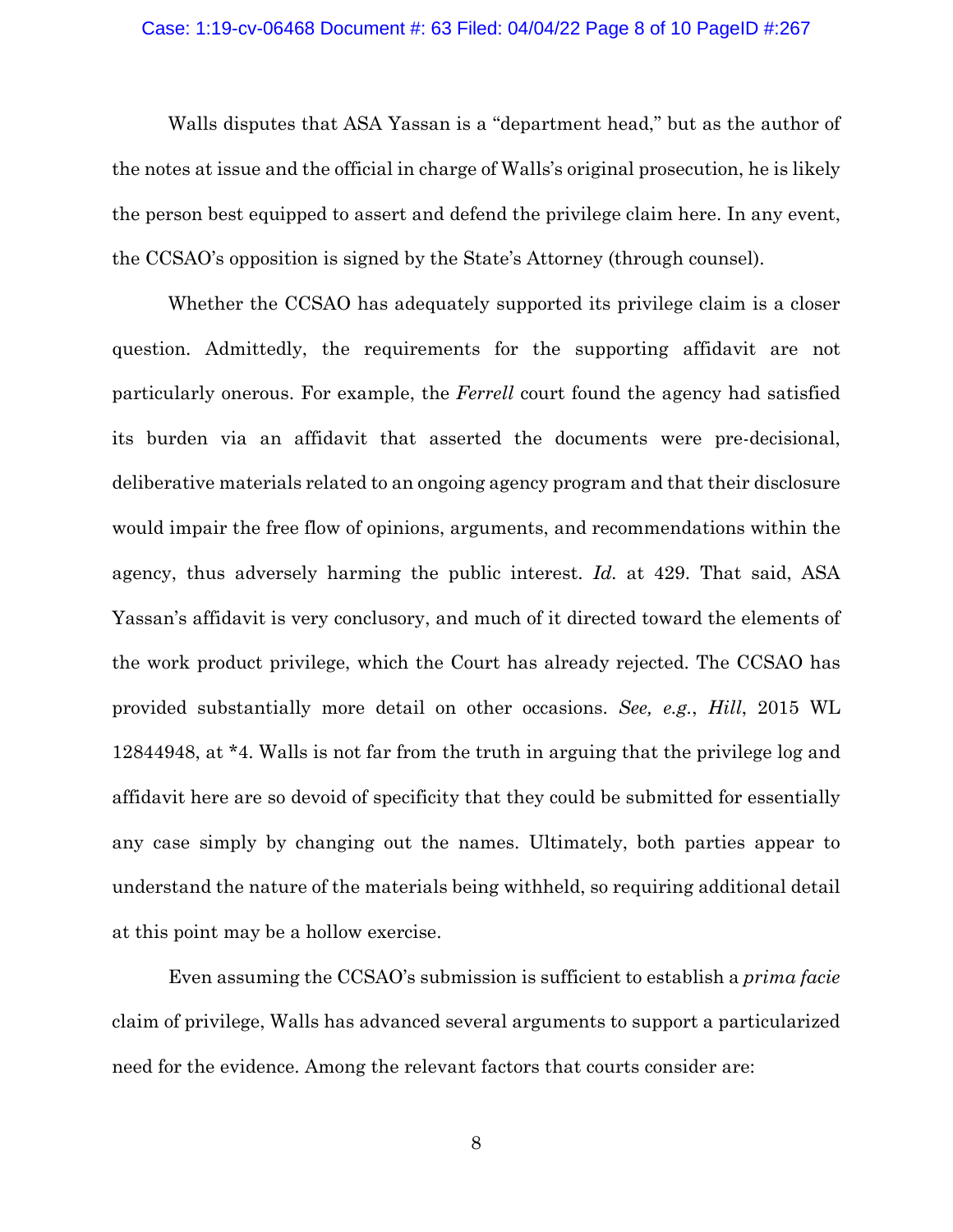(1) the relevance of the documents to the litigation; (2) the availability of other evidence that would serve the same purpose as the documents sought; (3) the government's role in the litigation; (4) the seriousness of the litigation and the issues involved in it; and (5) the degree to which disclosure of the documents sought would tend to chill future deliberations within government agencies….

*Ferrell*, 177 F.R.D. at 429*.*

Some of these factors favor Walls. The case at hand is undoubtedly serious— Walls alleges that officers with the Chicago Police Department seriously injured him without justification, then fabricated evidence to cover up their conduct. Evidence pertaining to why the felony charge against Walls was dropped would seem to be highly relevant to at least Walls's malicious prosecution claim. *See Anderson*, 220 F.R.D. at 561 (noting that where a decision-making process itself is the subject of litigation, the deliberative process privilege should not preclude discovery of relevant information).

Other factors favor the CCSAO. For example, as other courts have noted, prosecutor impressions of evidence and handwritten comments on those impressions are "exactly the kind of frank discussion that the deliberative-process privilege is designed to protect." *Stamps*, 38 F. Supp. 3d at 141; *see also Saunders*, 2015 WL 4765424, at \*23. The CCSAO also asserts that the information in the notes can be obtained through alternative means of discovery, such as written interrogatories.

On balance, these factors are difficult to assess without a clearer sense of what information is being withheld. In such circumstances, *in camera* inspection of the withheld material is appropriate. *See Hill*, 2015 WL 12844948, at \*4 (ordering *in camera* review of document containing notes on charging decisions). The CCSAO has